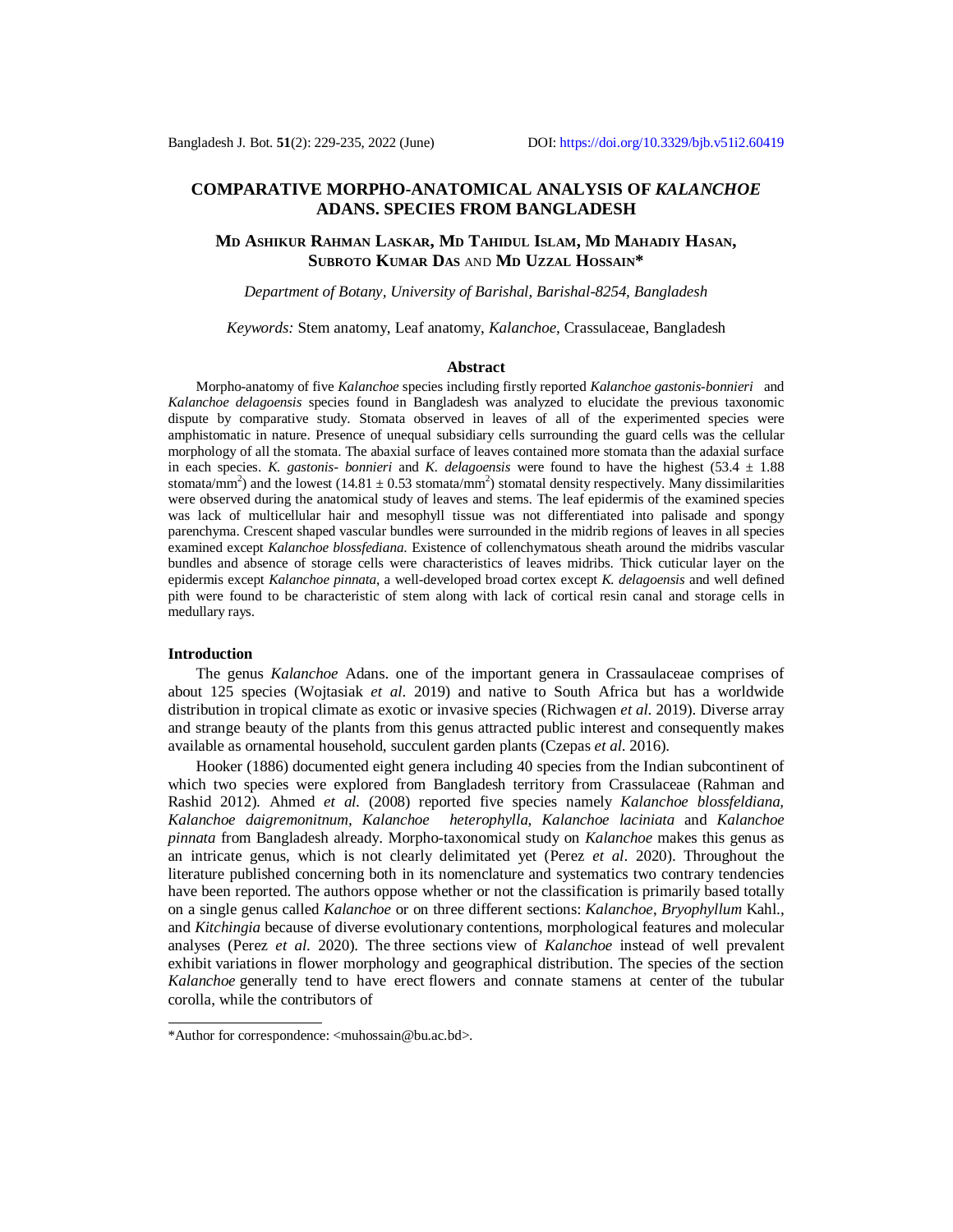the section *Bryophyllum* usually bears bulbils along their leaf margins, pendant flowers, and an inflated tube of fused sepals with basal position of stamens at the corolla tube. On the other hand, species of the section *Kitchingia* share the constant flower morphology with the section *Bryophyllum* and therefore the alike stamen position with the section *Kalanchoe*, with distinct spreading carpels of floral structure. Study of the comparative morphology may be enough in setting those species into proper taxonomic ranks because of the presence of similarities and variations in both within and across sections. But the taxonomic status of these three sections were not clear when the genus *Kalanchoe* was first published (Baldwin 1938). This aspect raises a few issues in classification of the genus from time to time and consequently additional supportive features are needed.

In determining species delimitation and resolving taxonomic dispute micromorphological traits may be substantial. The taxonomic importance of vegetative anatomy along with structure of epidermal cells in taxa demarcation and intergeneric or interspecific connection has been widely documented (Karaismailoglu 2019). Differentiation between plant groups is aided by foliar anatomy as the leaf is the most morphologically diverse organ in angiosperms and provides number of anatomical traits that can be used as valuable taxonomic tools. In addition, numerous features in stem and leaf anatomy have already been demonstrated to be of relevance in classification and have been frequently used in systematics research (Sultana *et al*. 2019). As external characteristics especially vegetative ones may vary due to heterogeneous environmental condition. So microscopic and internal anatomical features may be used as basic tool for authentic identification of each species from this genus. Despites this is the best known genus of the family Crassualaceae for botanical and medicinal importance (Keeley and Philip 2003), no anatomical study on this five *Kalanchoe* species has been conducted in Bangladesh so far. Therefore, the present study was aimed to explore the comparative internal anatomy of leaf and stem of these *Kalanchoe* species for delimitation of the species relationship.

#### **Materials and Methods**

Plant specimens named *K. blossfeldiana* V. Poelln.*, K. delagoensis* Eckl. And Zeyh.*, K. gastonis-bonnieri* Raym.-Hamet and H. Perrier*, K. laciniata* (L.) DC. and *K. pinnata* (Lamk.) Pers. (Fig. 1 A-E) were collected from different districts of Bangladesh and critically studied along with identification with the help of a comprehensive literature review on genus. Updated nomenclature of the species were confirmed with consulting Encyclopedia of Flora and Fauna of Bangladesh (Ahmed *et al.* 2008), illustrated handbook of succulent plants (Eggli 2003), the nomenclatural databases of The Plant List (2013) and TROPICOS (2017).

Micro-morphology of leaves were carried out by handmade paradermal sections from both sides of the fresh leaves. Peeled off leaf epidermis was placed on a glass slide with 33% glycerin and covered with a glass slip. The prepared materials were examined under Olympus CH30 light microscope. The density of epidermal cells and stomata per mm<sup>2</sup> was observed. Based on the number of epidermal cells and stomata per leaf unit area, the stomatal index was calculated. It expresses the percentage of stomata to the number of epidermal cells within the analyzed area, calculated by the following (Chernetskyy *et al*. 2018) formula:

Stomatal index (SI) =  $\frac{S}{S+E} \times 100$ 

Where, S is the number of the stomata/mm<sup>2</sup> and E is the number of the epidermal cells/mm<sup>2</sup>.

Anatomy of leaf and stem was performed by transverse sections (TS) using a sharp blade. The fine sections were kept in a watch glass with diluted safranin. Then the colored sections were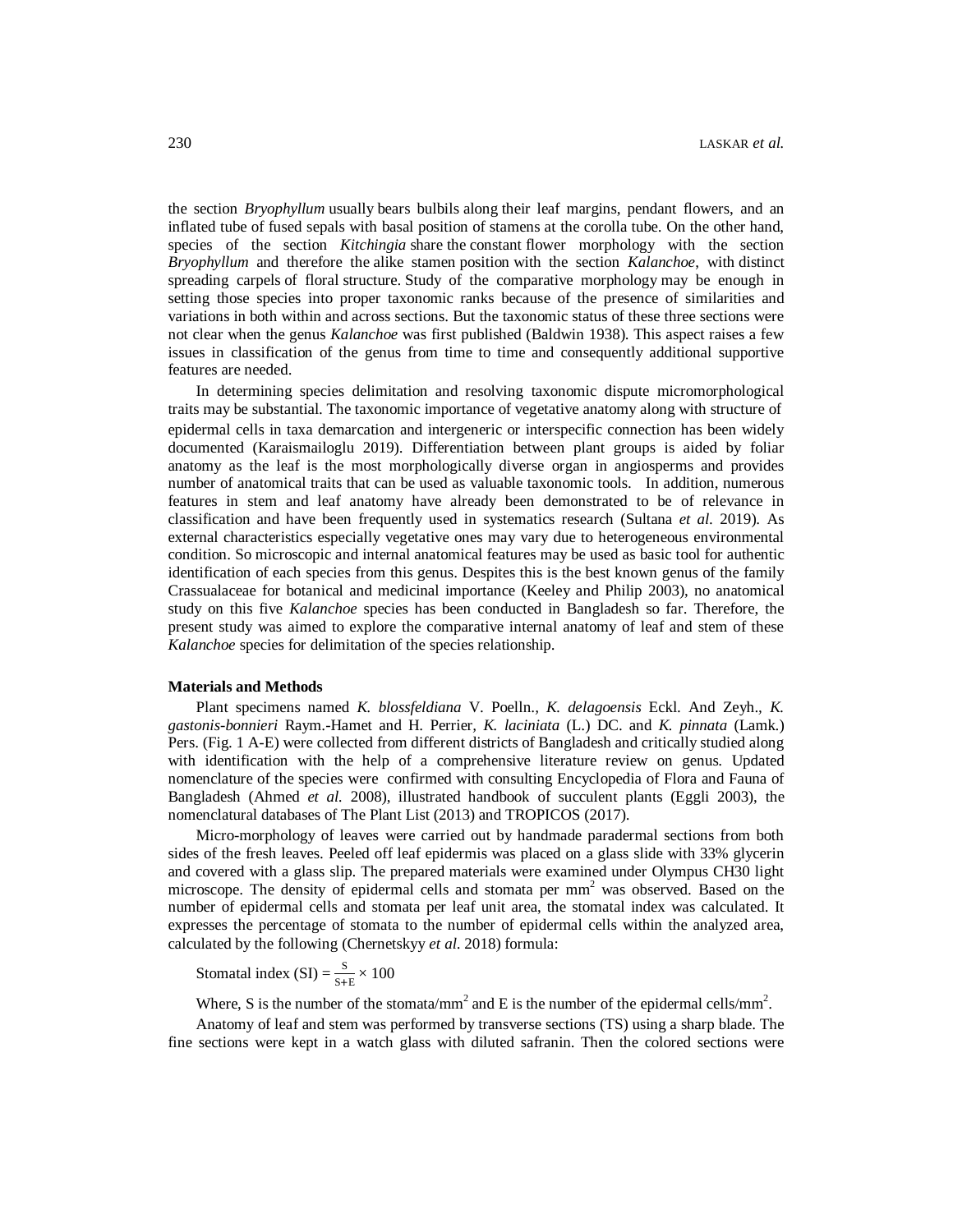placed on the slides with glycerin solution for mounting and examined by Olympus CH30 light microscope. The photographs were taken by means of a Euromex (CMEX-18Pro) eyepiece digital camera attached to the microscope.



Fig. 1. Five specimens of *Kalanchoe*. A: *K. blossfeldiana*; B: *K. delagoensis*; C: *K. gastonis-bonnieri*; D: *K. laciniata* and E: *K. pinnata*.

#### **Results and Discussion**

Leaves of all studied species were amphistomatic with anisocytic stomata. Moreover, all of these species had fully functional stomata along with some rudimentary stomata. Chernetskyy (2012) found amphistomatic leaves with anisocytic stomata in all the studied 35 *Kalanchoe* species. The coexistence of rudimentary stomata with functional ones was also reported in *K. pinnata* and *K. crenata* (Moreira *et al*. 2012), which is related to the ability of succulent leaves to undergo cell division long after the leaves are photosynthetically active (Ting and Gibbs 1982). In each species, the abaxial surface had more stomata than the adaxial surface. Epidermal cells on the adaxial surface were always larger in size than that present on the abaxial surface, as evidenced by their number per unit leaf area. Usually abaxial surfaces had a higher stomatal index (SI) than the adaxial surfaces except *K. blossfeldiana*. Stomatal density in the studied five *Kalanchoe* species were found to  $14.81 \pm 0.53$  and  $53.4 \pm 1.88$  stomata/mm<sup>2</sup> in *K. delagoensis* and *K. gastonisbonnieri*, respectively (Table 1). The presence of higher number of stomata in the abaxial surface of leaf was confirmed by Chernetskyy *et al*. (2018) and Moreira *et al.* (2012) in *K. daigremontiana* and in *K. pinnata* and *K. crenata* respectively. Ting and Gibbs (1982) estimated that CAM plants commonly had stomatal densities varying from 10 to 65mm<sup>-2</sup>, which is supportive of the present findings.

| <b>Species</b>       | Stomatal density, S<br>(Stomata/mm <sup>2</sup> ) |                  | Density of epidermal cells, E<br>(Cells/mm <sup>2</sup> ) |                   |  |
|----------------------|---------------------------------------------------|------------------|-----------------------------------------------------------|-------------------|--|
|                      | Adaxial                                           | Abaxial          | Adaxial                                                   | Abaxial           |  |
| K. blossfeldiana     | $18.21 + 1.11$                                    | $25 + 1.41$      | $80.56 \pm 8.35$                                          | $125 \pm 18.98$   |  |
| K. delagoensis       | $14.81 + 0.53$                                    | $19.75 \pm 0.82$ | $93.21 + 1.72$                                            | $115.12 + 2.94$   |  |
| K. gastonis-bonnieri | $31.48 + 7.43$                                    | $53.4 + 1.88$    | $108.64 + 9.7$                                            | $191.67 + 5.35$   |  |
| K. laciniata         | $19.75 + 3.13$                                    | $28.7 + 0.53$    | $100.62 + 3.56$                                           | $116.36 + 6.15$   |  |
| K. pinnata           | $32.41 + 0.93$                                    | $49.38 \pm 1.35$ | $127.16 + 3.44$                                           | $140.43 \pm 4.01$ |  |

|  | Table 1. Comparative stomatal density of Kalanchoe species. |  |  |  |  |  |
|--|-------------------------------------------------------------|--|--|--|--|--|
|--|-------------------------------------------------------------|--|--|--|--|--|

All values are expressed as mean ± standard error.

Among the five studied species, *K. delagoensis* and *K. laciniata* had thick cuticle layers on the leaf epidermis, while the remaining species possessed thin cuticular layers. Leaf hypodermis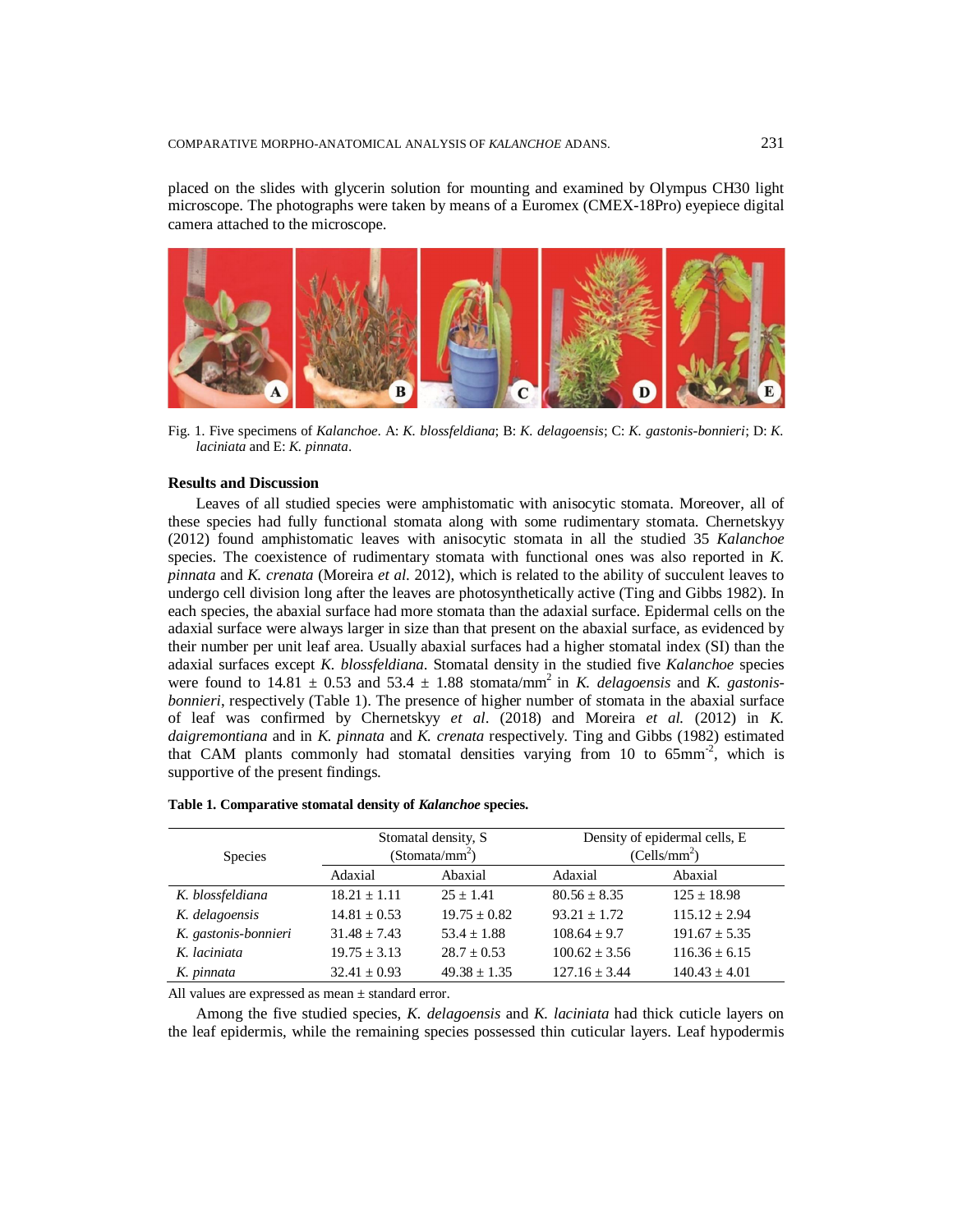was found in *K. blossfeldiana*, *K. delagoensis* and *K. pinnata*. Large epidermal cells and multicellular hairs were absent in all the studied specimens alike stem epidermis (Fig. 2; Table 2). Mesophyll tissue was found to be uniform in all species which means, it could not be differentiated into palisade and spongy parenchyma. Thick midrib regions were found only in *K. pinnata*. Xylem vessel in all species were oriented in a crescent shape except *K. blossfeldiana*. Collenchymatous sheath around the leaf vascular bundle were found in every species observed. All parts of the leaf of the studied *Kalanchoe* species were devoid of storage cells (Fig. 2; Table 2).

|        | Sub-region         | Characteristics                              | Species        |                          |                          |                          |                          |  |
|--------|--------------------|----------------------------------------------|----------------|--------------------------|--------------------------|--------------------------|--------------------------|--|
| Region |                    |                                              |                | KD                       | KG                       | KL                       | <b>KP</b>                |  |
|        |                    | Cuticle layer thick $+ / \text{thin}$ -      | $+$            | $^{+}$                   | $^{+}$                   | $+$                      |                          |  |
|        |                    | Hypodermis present $+ /$ absent -            | $^{+}$         | $\overline{+}$           | $^{+}$                   |                          | $^{+}$                   |  |
|        | Epidermis          | Cork present $+ /$ absent -                  |                |                          |                          |                          |                          |  |
|        |                    | Multicellular hairs present $+ /$ absent -   |                |                          |                          |                          |                          |  |
|        |                    | Pigmented cells present + / absent -         |                | $^{+}$                   | $^{+}$                   |                          | $\overline{\phantom{a}}$ |  |
|        |                    | $Broad + / narrow -$                         | $+$            |                          | $+$                      | $\ddot{}$                | $^{+}$                   |  |
|        | Cortex             | Collenchymatous cells present +/absent -     |                |                          | $^{+}$                   | $^{+}$                   |                          |  |
|        |                    | Storage cells present $+ /$ absent -         |                |                          | $^{+}$                   |                          | $^{+}$                   |  |
| Stem   |                    | Canal present $+ /$ absent -                 |                |                          |                          |                          | -                        |  |
|        |                    | Collenchymatous cells present +/absent -     | $+$            | $^{+}$                   | $+$                      | $\overline{\phantom{0}}$ | $\qquad \qquad -$        |  |
|        | Pericycle          | Sclerenchymatous cells present + / absent -  |                | $^{+}$                   |                          | $+$                      | $^{+}$                   |  |
|        |                    | Storage cells present $+ /$ absent -         |                |                          | $^+$                     | $^{+}$                   |                          |  |
|        | Medullary<br>cells | Present $+ /$ absent -                       | $+$            | $\overline{\phantom{0}}$ |                          | $\ddot{}$                | $^{+}$                   |  |
|        |                    | Storage cells present $+ /$ absent -         |                |                          |                          |                          |                          |  |
|        | Pith               | $Broad + / narrow -$                         |                | $^{+}$                   |                          |                          | $^{+}$                   |  |
|        |                    | Collenchymatous cells present +/absent -     |                |                          |                          | $^{+}$                   |                          |  |
|        |                    | Storage cells present +/absent -             |                |                          | $^{+}$                   | $\overline{\phantom{a}}$ | $\qquad \qquad -$        |  |
| Leaf   | Epidermis          | Cuticle thick $+ /$ thin -                   | $\overline{a}$ | $+$                      |                          | $+$                      |                          |  |
|        |                    | Hypodermis present + / absent -              | $^{+}$         | $\overline{+}$           |                          |                          | $^{+}$                   |  |
|        |                    | Large epidermal cells present $+ /$ absent - |                |                          |                          |                          |                          |  |
|        |                    | Multicellular hairs present + / absent -     |                |                          |                          |                          |                          |  |
|        | Mesophyll          | Storage cells present +/absent -             |                |                          |                          |                          |                          |  |
|        |                    | Differentiated into palisade and spongy      |                |                          |                          |                          |                          |  |
|        |                    | parenchyma + / not so -                      |                |                          |                          |                          |                          |  |
|        | Midrib             | Thick more than blade $+$ / not so -         |                | $\overline{a}$           | $\overline{\phantom{0}}$ | $\overline{\phantom{0}}$ | $+$                      |  |
|        | region             | Storage cells present $+ /$ absent -         |                |                          |                          |                          |                          |  |
|        |                    | Xylem vessels in crescent shape $+ /$ ring   |                | $^{+}$                   | $^{+}$                   | $^{+}$                   | $^{+}$                   |  |
|        | Vascular           | shape -                                      |                |                          |                          |                          |                          |  |
|        | bundle             | Collenchymatous sheath present +/absent -    | $^{+}$         | $\overline{ }$           | $^{+}$                   | $^{+}$                   | $^{+}$                   |  |
|        |                    | Storage cells sheath present +/absent -      |                |                          |                          |                          |                          |  |

**Table 2. Data matrix of the observed anatomical characters of leaf and stem.**

 $KB = K$ . blossfeldiana,  $KD = K$ . delagoensis,  $KG = K$ . gastonis-bonnieri,  $KL = K$ . laciniata and  $KP = K$ . *pinnata*.

Being succulent plants, their stems were mostly covered with thick cuticle except *K. pinnata*, which have a thin cuticular layer. Hypodermis was found in the stem of all species examined except *K. laciniata*. None of these investigated species were found to possessed cork tissue and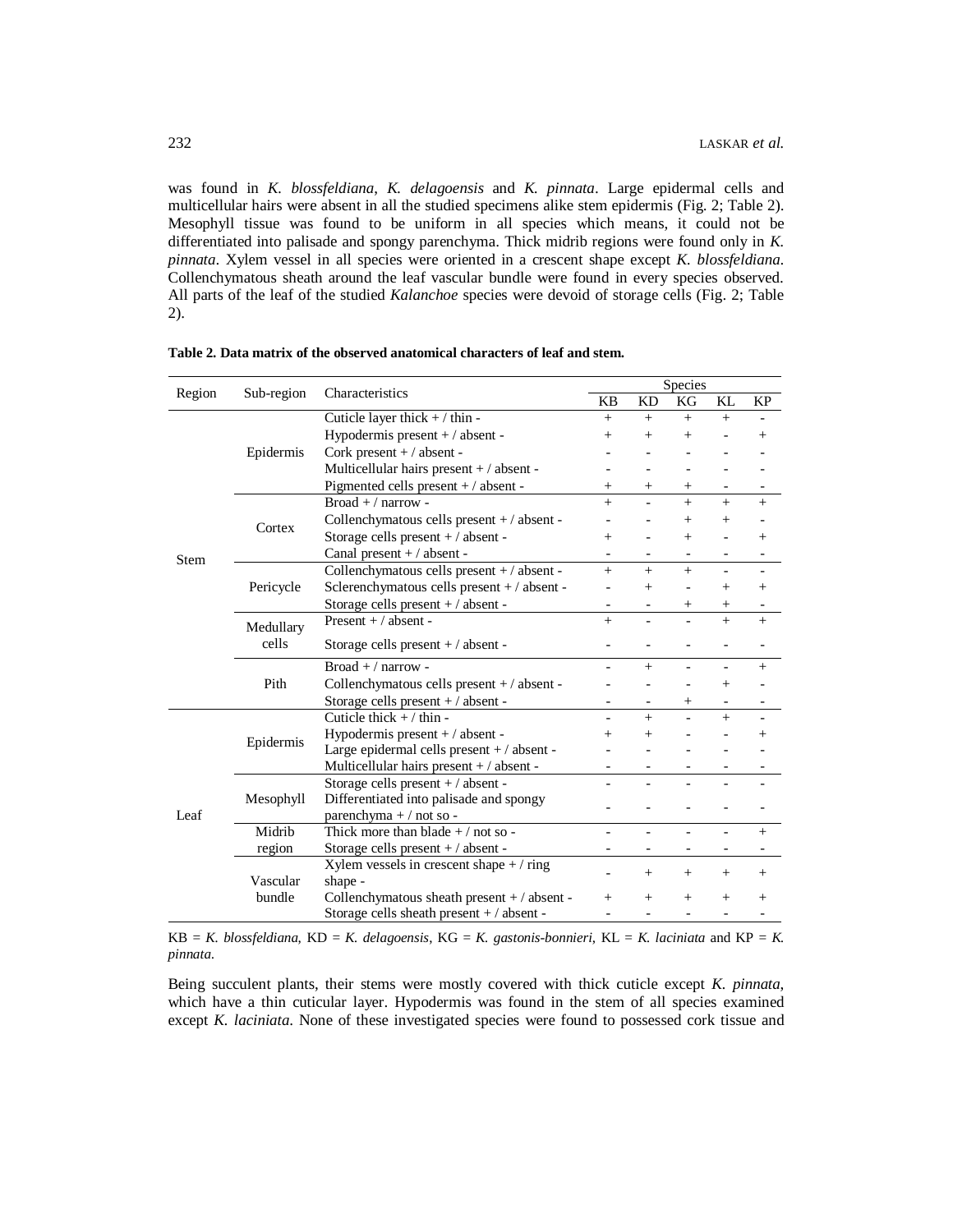multicellular hairs on the epidermis. Pigmented epidermal cells were observed in *K. blossfeldiana, K. delagoensis* and *K. gastonis-bonnieri*. All *Kalanchoe* species studied had a broad cortex except



Fig. 2. TS of *Kalanchoe* stems and leaf midribs. A- *K.blossfeldiana*, B- *K. delagoensis*, C- *K. gastonisbonnieri*; D- *K.laciniata*, E- *K.pinnata*

*K. delagoensis* (Fig. 2). In *K. gastonis-bonnieri* and *K. laciniata*, collenchymatous cells were observed in the cortical region. Storage cells within the cortical region were found in *K. blossfeldiana*, *K. gastonis-bonnieri* and *K. pinnata*. All the studied species were found to lack of a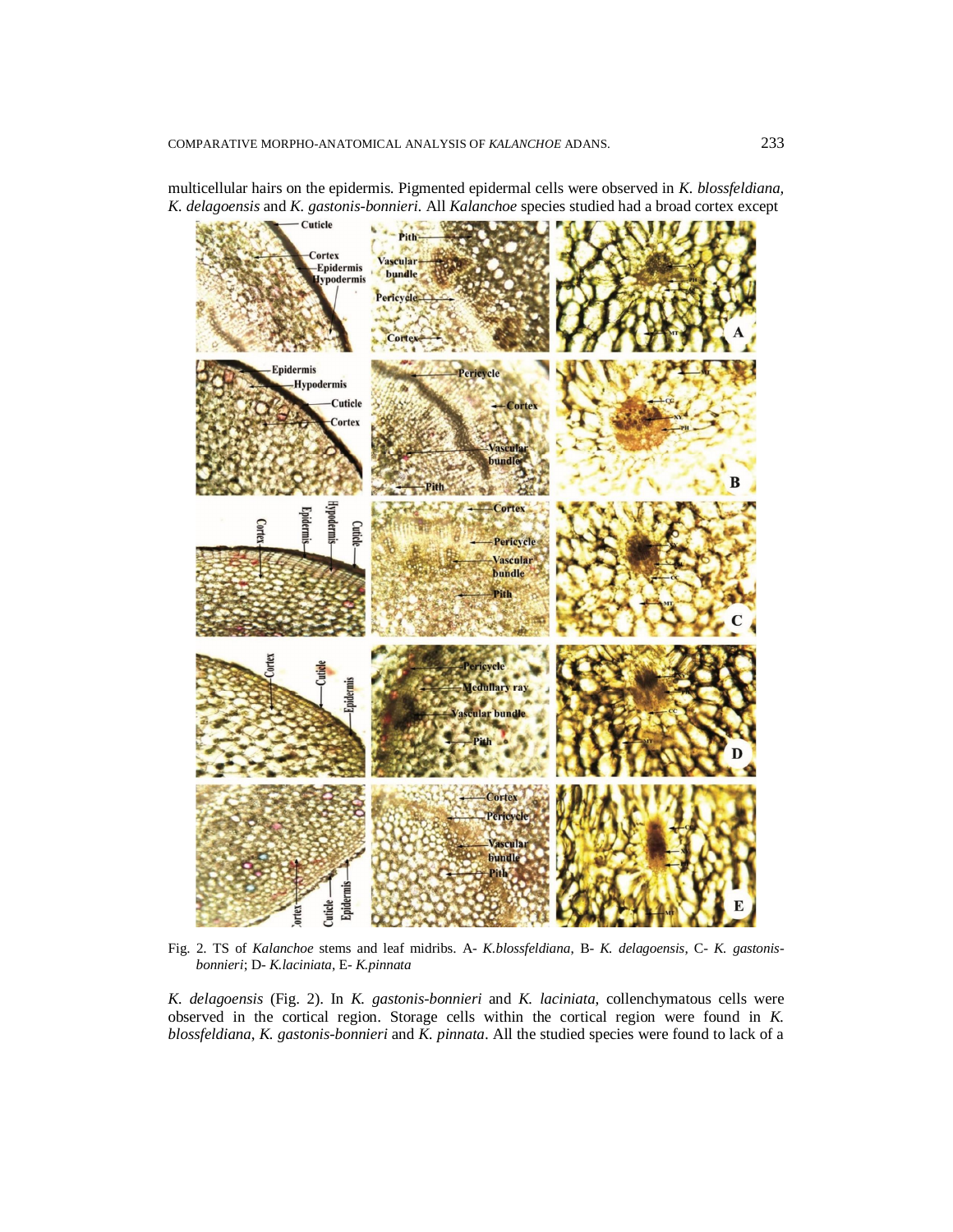resin canal in the cortical region of stem. Collenchymatous cells in the pericycle were found in all species except *K.laciniata* and *K. pinnata*. On the other hand, sclerenchymatous cells were observed in *K. delagoensis*, *K. laciniata* and *K. pinnata*. Presence of storage cells in the pericycle was found in *K. gastonis-bonnieri* and *K. laciniata* (Fig. 2; Table 2). Though medullary ray was a common feature of dicot plants but *K. delagoensis* and *K. gastonis-bonnieri* lack of it. Storage cells in medullary rays were not observed in any specimen. Central pith of *K. delagoensis* and *K. pinnata* were broader than others. Among all the species, only *K. laciniata* had collenchymatous cells in its pith. Storage cells in the pith region were observed in *K. gastonis-bonnieri* only (Fig. 2; Table 2).

The present results are supportive of Metcalfe and Chalk (1950), who recorded that the cortex of the stem in Crassulaceae is usually fleshy and strongly developed and consists of succulent parenchyma or contains weakly developed collenchymas tissues. Kluge and Ting (1978) also reported that mesophyll cells of CAM plants were not usually differentiated into palisade and spongy parenchyma. Most of the findings of Abdel-Raouf (2012) also supported the data obtained in the present work. However, he found cork tissue in stem epidermis and collenchymatous cells in the cortex of *K. blossfeldiana* which were absent in this study. Based on the observed anatomical features (Table 2), an indented key (Subrahmanyam 1995) was constructed to distinguish the five species of *Kalanchoe* following-

| A. Stem epidermis with thin cuticle layer  | K. pinnata           |
|--------------------------------------------|----------------------|
| B. Stem epidermis with thick cuticle layer |                      |
| I. Narrow stem cortex                      | K. delagoensis       |
| II. Broad stem cortex                      |                      |
| a. Medullary ray absent                    | K. gastonis-bonnieri |
| b. Medullary ray present                   |                      |
| I. Collenchymatous cells present in pith   | K. laciniata         |
| II. Collenchymatous cells absent in pith   | K. blossfeldiana     |

The present morpho-anatomical profiling of five *Kalanchoe* species from Bangladesh is the first study that clearly shows significant differences. Sometimes comparative leaf anatomy, viz. cuticle, hypodermis, hairs, storage cells, mesophyll tissue and vascular bundle appeared as useful for diagnostic tools and in case of stem anatomy *viz.* cortical layers, resin canal, pericycle, medullary rays and pith are used as identification materials at the respective stage of development. So the present study will provide baseline data for morphological profiling along with the molecular characterization.

### **References**

- Abdel-Raouf HS 2012. Anatomical traits of some species *Kalanchoe* (Crassulaceae) and their taxonomic value. Ann. Agric. Sci. **57**(1): 73-79.
- Ahmed ZU, Begum ZNT, Hassan MA, Khondker M, Kabir SMH, Ahmad M, Ahmed ATA, Rahman AKA and Haque EU(Eds) 2008. Encyclopedia of Flora and Fauna of Bangladesh. Asiatic Soc. of Bangladesh, **7**: 286-289.
- Baldwin JT 1938. *Kalanchoe*: the genus and its chromosomes. Am. J. Bot. **25**: 572–579.
- Chernetskyy M 2012. The role of morpho-anatomical traits of the leaves in the taxonomy of Kalanchoideae Berg. subfamily (Crassulaceae DC.). Modern Phytomorph. **1**: 15-18.
- Chernetskyy M, Woźniak A, Skalska-Kamińska A, Żuraw B, Blicharska E, Rejdak R, Donica H and Weryszko-Chmielewska E 2018. Structure of leaves and phenolic acids in *Kalanchoë daigremontiana*  Raym.-Hamet& H. Perrier. Acta Sci. Pol. Hortorum Cultus.**17** (4): 137-155.